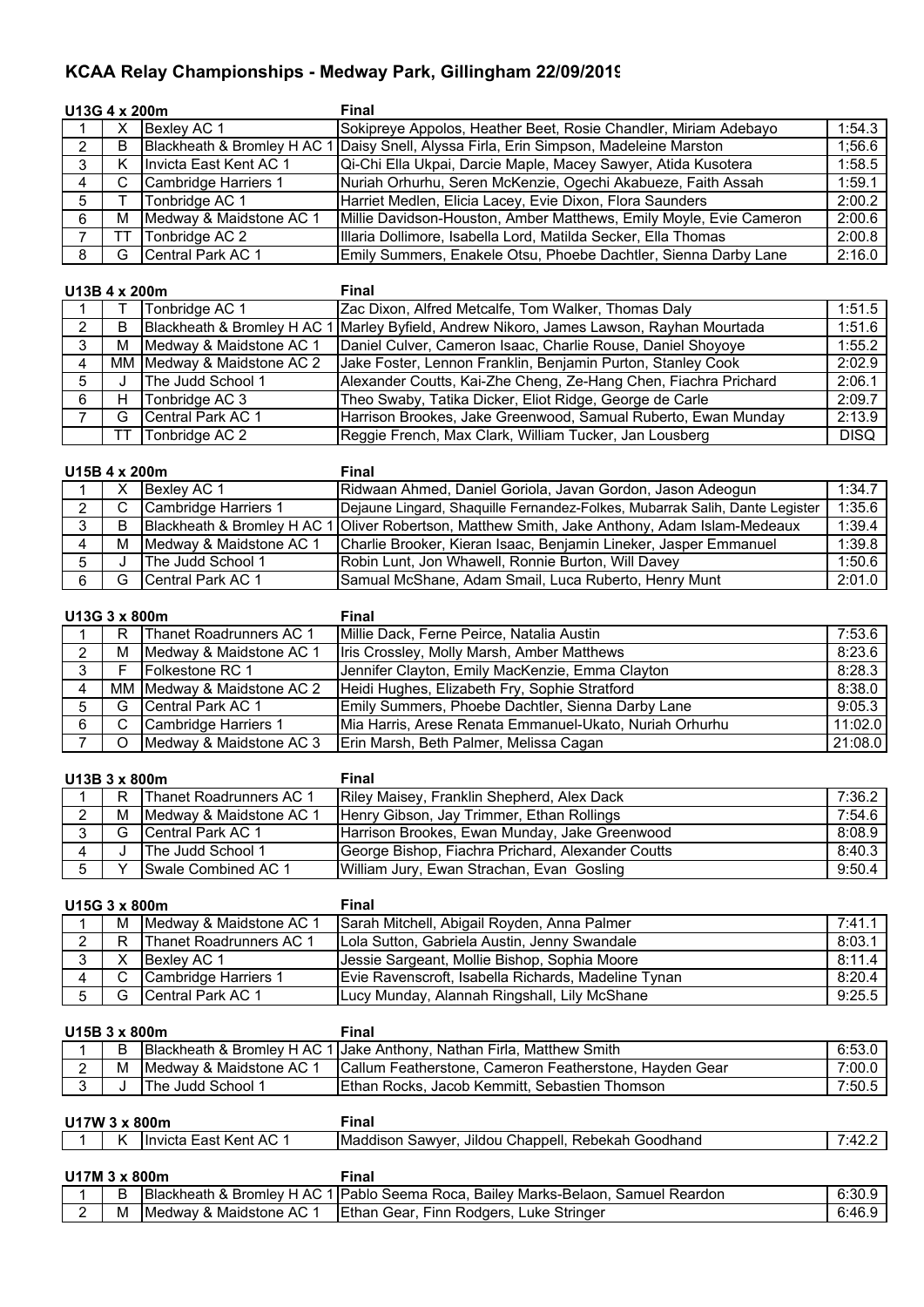|                | U13G 4 x 100m |                             | Heat 1                                                                  |      |
|----------------|---------------|-----------------------------|-------------------------------------------------------------------------|------|
|                | A             | Thanet AC 1                 | Eve Seery, Lily-Ann Showers, Harriet Edwards, Poppy Rowland-Hill        | 53.2 |
| 2              | X             | Bexley AC 1                 | Sokipreye Appolos, Heather Beet, Isobel Walwyn, Miriam Adebayo          | 53.6 |
| 3              | в             | Blackheath & Bromley H AC   | Daisy Snell, Alyssa Firla, Madeleine Marston, Nina Whitter              | 55.8 |
| 4              | TТ            | Tonbridge AC 2              | Illaria Dollimore, Matilda Secker, Isabella Lord, Trudy Williams        | 58.1 |
| 5              | CC.           | Cambridge Harriers 2        | Orla Stanczyk, Arese Renata Emmanuel-Ukato, Faith Dore, Ogechi Akabueze | 58.3 |
|                | U13G 4 x 100m |                             | Heat 2                                                                  |      |
|                | М             | Medway & Maidstone AC 1     | Millie Davidson-Houston, Rebeccah Akinsanya, Emily Moyle, Evie Cameron  | 54.4 |
| $\overline{2}$ | C             | Cambridge Harriers 1        | Nuriah Orhurhu, Seren McKenzie, Zafirah Alebiosu, Faith Assah           | 55.2 |
| 3              |               | Tonbridge AC 1              | Harriet Medlen, Flora Saunders, Elicia Lacey, Evie Dixon                | 55.5 |
| 4              | K             | Invicta East Kent AC 1      | Darcie Maple, Qi-Chi Ella Ukpai, Macey Sawyer, Atida Kusotera           | 56.3 |
| 5              | F             | Folkestone RC 1             | Jennifer Clayton, Ellie Cooper, Emma Clayton, Lilly-Ella Gore           | 65.1 |
|                | U13G 4 x 100m |                             | <b>Final</b>                                                            |      |
|                | Α             | Thanet AC 1                 | Eve Seery, Lily-Ann Showers, Harriet Edwards, Poppy Rowland-Hill        | 53.4 |
| $\overline{2}$ | X             | Bexley AC 1                 | Sokipreye Appolos, Heather Beet, Isobel Walwyn, Miriam Adebayo          | 54.0 |
| 3              | м             | Medway & Maidstone AC 1     | Millie Davidson-Houston, Rebeccah Akinsanya, Emily Moyle, Evie Cameron  | 54.5 |
| 4              |               | Tonbridge AC 1              | Flora Saunders, Harriet Medlen, Elicia Lacey, Evie Dixon                | 56.0 |
| 5              | B             | Blackheath & Bromley H AC 1 | Daisy Snell, Alyssa Firla, Madeleine Marston, Nina Whitter              | 56.2 |
| 6              | С             | Cambridge Harriers 1        | Nuriah Orhurhu, Seren McKenzie, Zafirah Alebiosu, Faith Assah           | 56.3 |
| 7              | Κ             | Invicta East Kent AC 1      | Qi-Chi Ella Ukpai, Darcie Maple, Macey Sawyer, Atida Kusotera           | 57.3 |
| 8              | TТ            | Tonbridge AC 2              | Illaria Dollimore, Isabella Lord, Matilda Secker, Trudy Williams        | 59.5 |

| 1113R 4x 100m |  |  |  |
|---------------|--|--|--|

**Heat 1** 

|                |               | Tonbridge AC 1              | Zac Dixon, Thomas Daly, Tom Walker, Alfred Metcalfe           | 53.0 |
|----------------|---------------|-----------------------------|---------------------------------------------------------------|------|
| $\overline{2}$ | B             | Blackheath & Bromley H AC 1 | Marley Byfield, Andrew Nikoro, James Lawson, Rayhan Mourtada  | 54.1 |
| 3              | TТ            | Tonbridge AC 2              | Jan Lousberg, Max Clark, William Tucker, Reggie French        | 56.2 |
| 4              |               | Swale Combined AC 1         | William Jury, Nathan Eke, Harrison Gillespie, Ifeoluwa Fadipe | 59.4 |
| 5              | н             | Tonbridge AC 3              | Tatika Dicker, Theo Swaby, George de Carle, Eliot Ridge       | 60.5 |
| U13B 4 x 100m  |               |                             | Heat 2                                                        |      |
|                | м             | Medway & Maidstone AC 1     | Stanley Cook, Cameron Isaac, Charlie Rouse, Daniel Shoyoye    | 54.2 |
| $\mathcal{P}$  |               | MM Medway & Maidstone AC 2  | Lennon Franklin, Jake Foster, Benjamin Purton, Daniel Culver  | 57.4 |
| 3              | JJ            | The Judd School 2           | Alexander Coutts, Kai-Zhe Cheng, Ze-Hang Chen, George Bishop  | 62.5 |
| 4              | YY.           | Swale Combined AC 2         | Callum Martin, Owen Gosling, Evan Gosling, Ewan Strachan      | 72.2 |
|                | U13B 4 x 100m |                             | Final                                                         |      |
|                |               | Tonbridge AC 1              | Zac Dixon, Thomas Daly, Tom Walker, Alfred Metcalfe           | 53.2 |
| $\overline{2}$ | B             | Blackheath & Bromley H AC 1 | Marley Byfield, Andrew Nikoro, James Lawson, Rayhan Mourtada  | 53.9 |
| 3              | м             | Medway & Maidstone AC 1     | Stanley Cook, Cameron Isaac, Charlie Rouse, Daniel Shoyoye    | 54.1 |
| 4              | TТ            | Tonbridge AC 2              | Jan Lousberg, Max Clark, William Tucker, Reggie French        | 56.8 |
| 5              |               | MM Medway & Maidstone AC 2  | Jake Foster, Daniel Culver, Benjamin Purton, Lennon Franklin  | 57.7 |
| 6              | н             | Tonbridge AC 3              | Theo Swaby, George de Carle, Eliot Ridge, Tatika Dicker       | 60.0 |
| 7              | JJ            | The Judd School 2           | Alexander Coutts, Kai-Zhe Cheng, Ze-Hang Chen, George Bishop  | 60.9 |
| 8              |               | <b>Swale Combined AC 1</b>  | William Jury, Nathan Eke, Harrison Gillespie, Ewan Strachan   | 64.2 |

**U15G 4 x 100m Final**

|   |   | Cambridge Harriers 1        | Chichi Cooper, Amirat Mohammed-Hassan, Franchesca Iwegbu, Shawanna Williams      | 52.1 |
|---|---|-----------------------------|----------------------------------------------------------------------------------|------|
|   | в | Blackheath & Bromley H AC 1 | I Sophie Kerr, Faith Mpassy, Kelsey Calladine-Smith, Emily Kerr                  | 52.9 |
|   |   | Thanet AC 1                 | Millie Vas, Keira Hulks, Sophia Baker, Grace Jakeman                             | 53.3 |
|   |   | Invicta East Kent AC 1      | Daisy Meenan, Scarlet Thomas-Wright, Calypso Newman, Ysabella Castle             | 53.4 |
| 5 | м | Medway & Maidstone AC 1     | Mia Franklin, Annaleise Kerswill, Olivia Laws, Princess Asemota                  | 54.6 |
| 6 |   | Bexley AC 1                 | Evangeline Lawson, Rugi Font-Kanu, Chinachi Emmanuel-Agugua, Oluwaseun Gift Okeh | 55.3 |
|   |   | Paddock Wood AC 1           | Isobel Rayner, Molly Brown, Abigail Exall, Jessica Penny                         | 55.9 |

| U15B 4 x 100m |   |                          | Final                                                                                         |      |
|---------------|---|--------------------------|-----------------------------------------------------------------------------------------------|------|
|               |   | Cambridge Harriers 1     | Mubarrak Salih, Dejaune Lingard, Shaquille Fernandez-Folkes, Dante Legister                   | 46.4 |
| 2             | м | Medway & Maidstone AC 1  | Dylan Purton, Kieran Isaac, Daniel Hardy, Jasper Emmanuel                                     | 46.6 |
|               |   | <b>Paddock Wood AC 1</b> | Alex Gray, Harvey Fordham, Alex Stone, Alex Gray                                              | 48.6 |
| 4             | в |                          | Blackheath & Bromley H AC 1 Oliver Robertson, Matthew Smith, Nathan Firla, Adam Islam-Medeaux | 48.9 |
| 5             |   | Bexley AC 1              | Ridwaan Ahmed, Daniel Goriola, Javan Gordon, Jason Adeogun                                    | 49.6 |
| 6             |   | The Judd School 1        | Robin Lunt, Jon Whawell, Ronnie Burton, Will Davey                                            | 53.3 |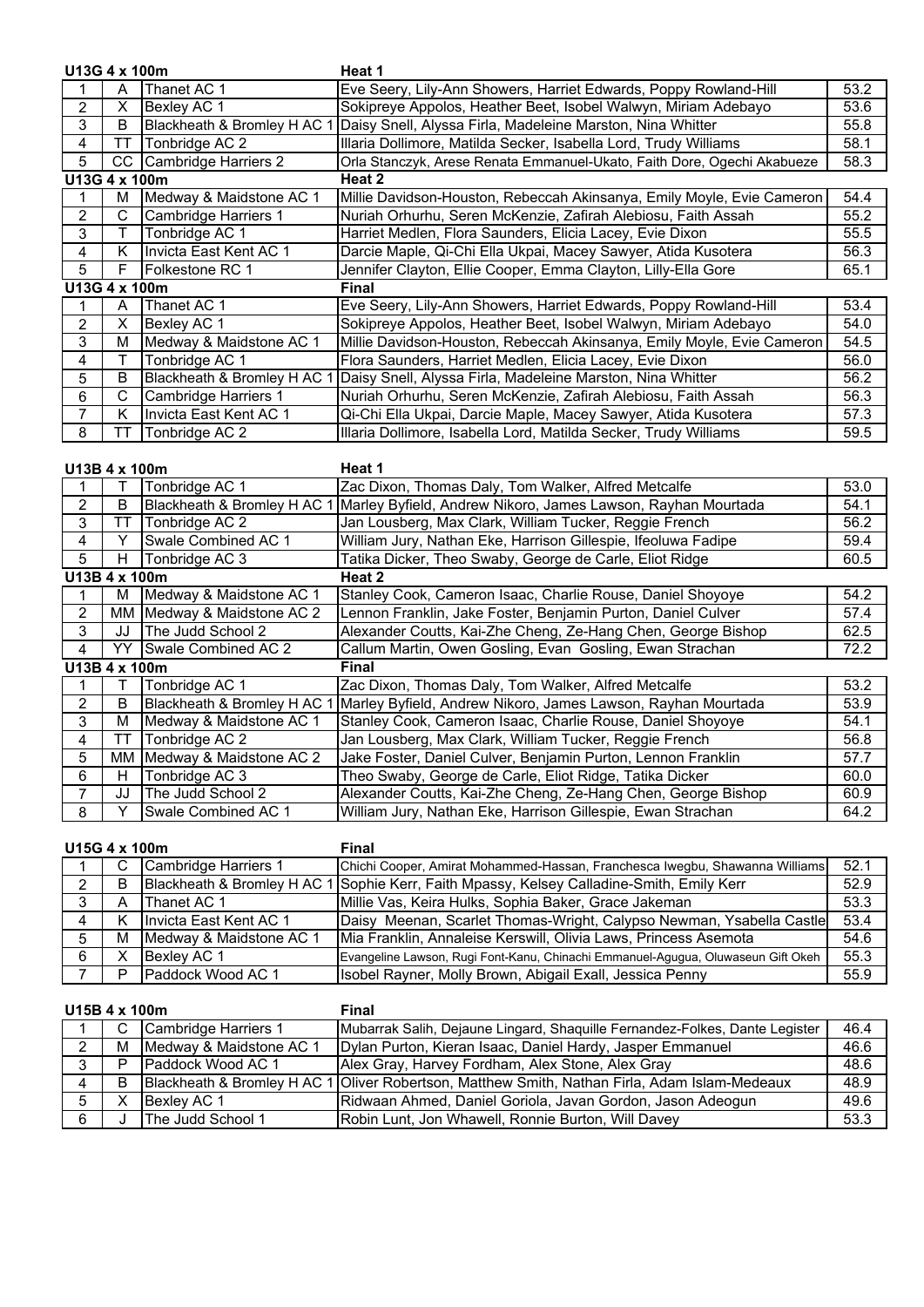|                | U15G 4 x 200m |                             | Heat 1                                                                           |             |
|----------------|---------------|-----------------------------|----------------------------------------------------------------------------------|-------------|
|                | в             | Blackheath & Bromley H AC   | Abigail Smith, Emily Algeo, Kelsey Calladine-Smith, Emily Kerr                   | 1:54.6      |
| 2              | м             | Medway & Maidstone AC 1     | Mia Franklin, Annaleise Kerswill, Ciren Campbell, Princess Asemota               | 1:54.9      |
| 3.             | XX.           | Bexley AC 2                 | Evangeline Lawson, Chinachi Emmanuel-Agugua, Rugi Font-Kanu, Oluwaseun Gift Okeh | 1:55.4      |
| 4              | K.            | Invicta East Kent AC 1      | Calypso Newman, Ysabella Castle, Scarlet Thomas-Wright, Emelia Lester            | 1:57.9      |
| 5              | CC.           | Cambridge Harriers 2        | Abigail Babalola, Nikol Crofts, Maja Crofts, Cerys Daniels                       | 2:01.6      |
|                | U15G 4 x 200m |                             | Heat 2                                                                           |             |
|                | С             | <b>Cambridge Harriers 1</b> | Chichi Cooper, Amirat Mohammed-Hassan, Franchesca Iwegbu, Shawanna Williams      | 1:51.2      |
| $\overline{2}$ | х             | Bexley AC 1                 | Jessie Sargeant, Joanne Oluwaji, Emma Powell, Chloe Jardine                      | 1:53.5      |
| 3              | F             | Folkestone RC 1             | Caitlin Taylor, Catrina MacArthur, Grace Dixon, Maisie Riddell                   | 1:58.0      |
| 4              |               | MM Medway & Maidstone AC 2  | Grace O'Connell, Olivia Laws, Ciara Harrop, Ruby Towler                          | 2:05.1      |
|                | U15G 4 x 200m |                             | Final                                                                            |             |
|                | х             | Bexley AC 1                 | Jessie Sargeant, Joanne Oluwaji, Emma Powell, Chloe Jardine                      | 1:53.4      |
| 2              | в             | Blackheath & Bromley H AC   | Abigail Smith, Emily Algeo, Kelsey Calladine-Smith, Emily Kerr                   | 1:54.5      |
| 3              | XX.           | Bexley AC 2                 | Evangeline Lawson, Chinachi Emmanuel-Agugua, Rugi Font-Kanu, Oluwaseun Gift Okeh | 1:56.7      |
| 4              | м             | Medway & Maidstone AC 1     | Mia Franklin, Annaleise Kerswill, Ciren Campbell, Princess Asemota               | 1:58.9      |
| 5.             | F             | Folkestone RC 1             | Caitlin Taylor, Catrina MacArthur, Grace Dixon, Maisie Riddell                   | 1:59.4      |
| 6              | Κ             | Invicta East Kent AC 1      | Scarlet Thomas-Wright, Calypso Newman, Ysabella Castle, Katie Macey              | 2:00.4      |
|                | CC.           | Cambridge Harriers 2        | Abigail Babalola, Nikol Crofts, Maja Crofts, Cerys Daniels                       | 2:04.4      |
|                | С             | Cambridge Harriers 1        | Chichi Cooper, Maria Agbalaya, Franchesca Iwegbu, Amirat Mohammed-Hassan         | <b>DISQ</b> |

| U17W 4 x 200m |   |                                     | Final                                                                                      |        |
|---------------|---|-------------------------------------|--------------------------------------------------------------------------------------------|--------|
|               |   | Tonbridge AC 1                      | Keira Rose, Emily Bowart, Eliz O'Donnell, Maya Marriner                                    | 1:46.1 |
|               | В |                                     | Blackheath & Bromley H AC 1 Ofejiro Otomewo, Kelsey Pullin, Claudia Baker, Shakanya Osahon | 1:46.2 |
|               |   | Cambridge Harriers 1                | Esther Jackson, Omoteniade Olisa, Marian Owusuwaah, Rebecca Maddy                          | 1:48.4 |
|               |   | Bexley AC 1                         | Joy Kelvin, Bolaji Ogunnaike, Marie-Reine Fotso, Melody Eboh                               | 1:49.7 |
|               | м | <b>IMedway &amp; Maidstone AC 1</b> | Oluwagbemisola Kasumu, Erin Hughes, Charlotte de la Porte-Godden, Abigail Walters          | 1:53.6 |

| U17M 4 x 200m |  |                            | Final                                                                                         |        |
|---------------|--|----------------------------|-----------------------------------------------------------------------------------------------|--------|
|               |  |                            | Blackheath & Bromley H AC 1 Charles Nortey, Abiola Afolabi, Eniola Afolabi, Zachary Nwogwugwu | 1:34.9 |
|               |  | M IMedway & Maidstone AC 1 | Jamie Pearce, Zach Smith, Finn Rodgers, William Heathcote                                     | 1:38.9 |
|               |  | Bexley AC 1                | Adedamola Ajayi, Olurwyiwa Odelusi, Harry Baldock, Ralph-Lowell Hallassou   1:39.6            |        |

| SW 4 x 200m |  |                           | Final                                                                                                   |        |
|-------------|--|---------------------------|---------------------------------------------------------------------------------------------------------|--------|
|             |  | Tonbridge AC 1            | Jessica O'Hara (U20W), Nina Ridge (W45), Sohaila Ali (U17W), Asha Root (U20W)                           | 1:51.0 |
|             |  | Bexley AC 1               | Faye Olszowka (U20W), Sarah Adedeji (U20W), Christal Izuchukwu (U17W), Rebecca Abegunde-Williams (U20W) | 1:51.1 |
|             |  | Invicta East Kent AC 1    | Hannah Scrivens (U20W), Freya Lee (U20W), Lauren Macey (U20W), Djamilla Nkereuwem (U20W)                | 1:55.3 |
|             |  | <b>ICentral Park AC 1</b> | Karolina Mykietyn (W35), Katy Munt (W40), Anoushka Johnson (W45), Katarina Summers (W40)                | 2:08.7 |
|             |  | GG Central Park AC 2      | Elizabeth Brookes (W40), Ashley O'Brien (W50), Rebecca Bushnell-Durey (SW), Renee-Marie Young (W45)     | 2:30.1 |

| SM 4 x 200m |    |                             | Final                                                                                 |        |
|-------------|----|-----------------------------|---------------------------------------------------------------------------------------|--------|
|             |    | Tonbridge AC 1              | George Smith (U20M), Alexander Milligan (U17M), Anton Bachorski (U20M), Jack Lennard  | 1:31.0 |
| 2           | м  | Medway & Maidstone AC 1     | Lorcan Rodgers (U20M), Reegan Archer (U20M), Nathan Isaac (U20M), Conor Murphy (U20M) | 1:31.9 |
| 3           |    | <b>Swale Combined AC 1</b>  | Mathew Beech, Marcus Simmons, Daniel Martin (M35), Andrew Scoones                     | 1:39.0 |
|             | G. | <b>ICentral Park AC 1</b>   | Richard Greenwood (M45), Jamie Bushnell, Dan Fotheringham (M45), Mark McMillan (M40)  | 1:41.4 |
| $5^{\circ}$ |    | MM IMedway & Maidstone AC 2 | [Mark Rothery (M40), Jack Crossley (M35), John Foster (M45), Adrian Donnelly (M50)    | 1:46.3 |
| 6           |    | GG Central Park AC 2        | Adam Bernard, Johnnie Arnould (M40), Antony Hylton (M40), Jon Munt (M45)              | 1:56.9 |

| U17W 4 x 100m |   |                         | Final                                                                            |      |
|---------------|---|-------------------------|----------------------------------------------------------------------------------|------|
|               | в |                         | Blackheath & Bromley H AC 1 Achieng Oneko, Molly Savage, Eve Ward, Tianna Haynes | 49.2 |
|               | C | Cambridge Harriers 1    | Rebecca Maddy, Esther Jackson, Omoteniade Olisa, Marian Owusuwaah                | 50.0 |
|               |   | Bexley AC 1             | Marie-Reine Fotso, Emma Adeyemi, Joy Kelvin, Bolaji Ogunnaike                    | 50.4 |
|               |   | Invicta East Kent AC 1  | Maddison Sawyer, Jildou Chappell, Chloe Sumner, Maya Ambroisine                  | 54.2 |
| 5             | м | Medway & Maidstone AC 1 | Katie Rothery, Anneka Shaw, Amy Osborne, Charlotte de la Porte-Godden            | 54.3 |
| 6             | D | Paddock Wood AC 1       | Kimberley Garcia, Rosie Elspass, Carla Large, Charlotte Whiffen                  | 56.5 |

| U17M 4 x 100m |   |                         | Final                                                                                         |      |
|---------------|---|-------------------------|-----------------------------------------------------------------------------------------------|------|
|               |   |                         | Blackheath & Bromley H AC 1 Abiola Afolabi, Charles Nortey, Samuel Reardon, Zachary Nwogwugwu | 44.9 |
|               |   | Bexlev AC 1             | Adedamola Ajayi, Olurwyiwa Odelusi, Matthew Kinsambwe, Fortune Adah-Jahs                      | 45.9 |
|               | м | Medway & Maidstone AC 1 | Jamie Pearce, Zach Smith, Harry Blake, William Heathcote                                      | 47.7 |